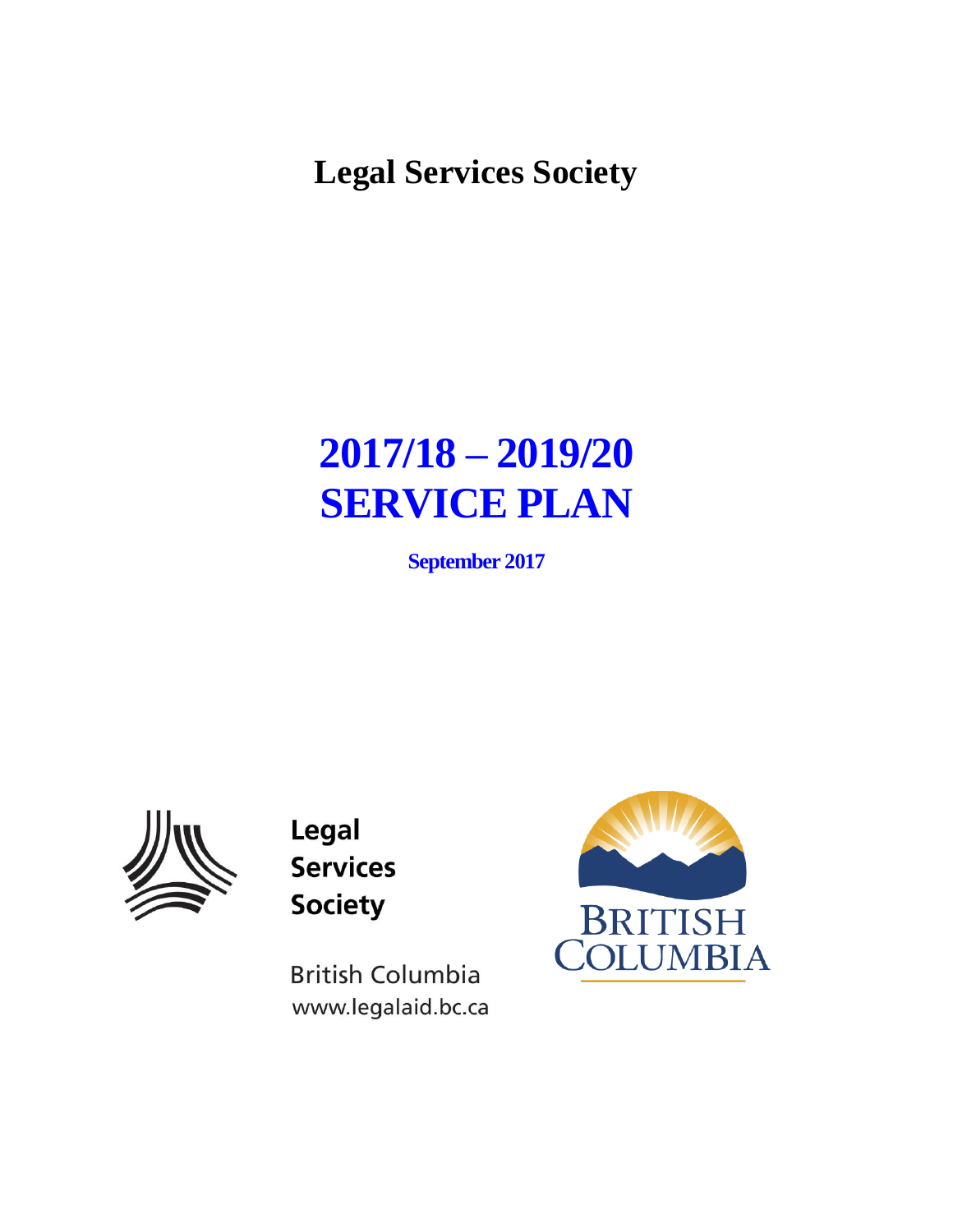For more information on the Legal Services Society, contact:

Mark Benton, QC Chief Executive Officer Legal Services Society 400 – 510 Burrard Street Vancouver, BC V6C 3A8 604-601-6000

Or visit our website at:

legalaid.bc.ca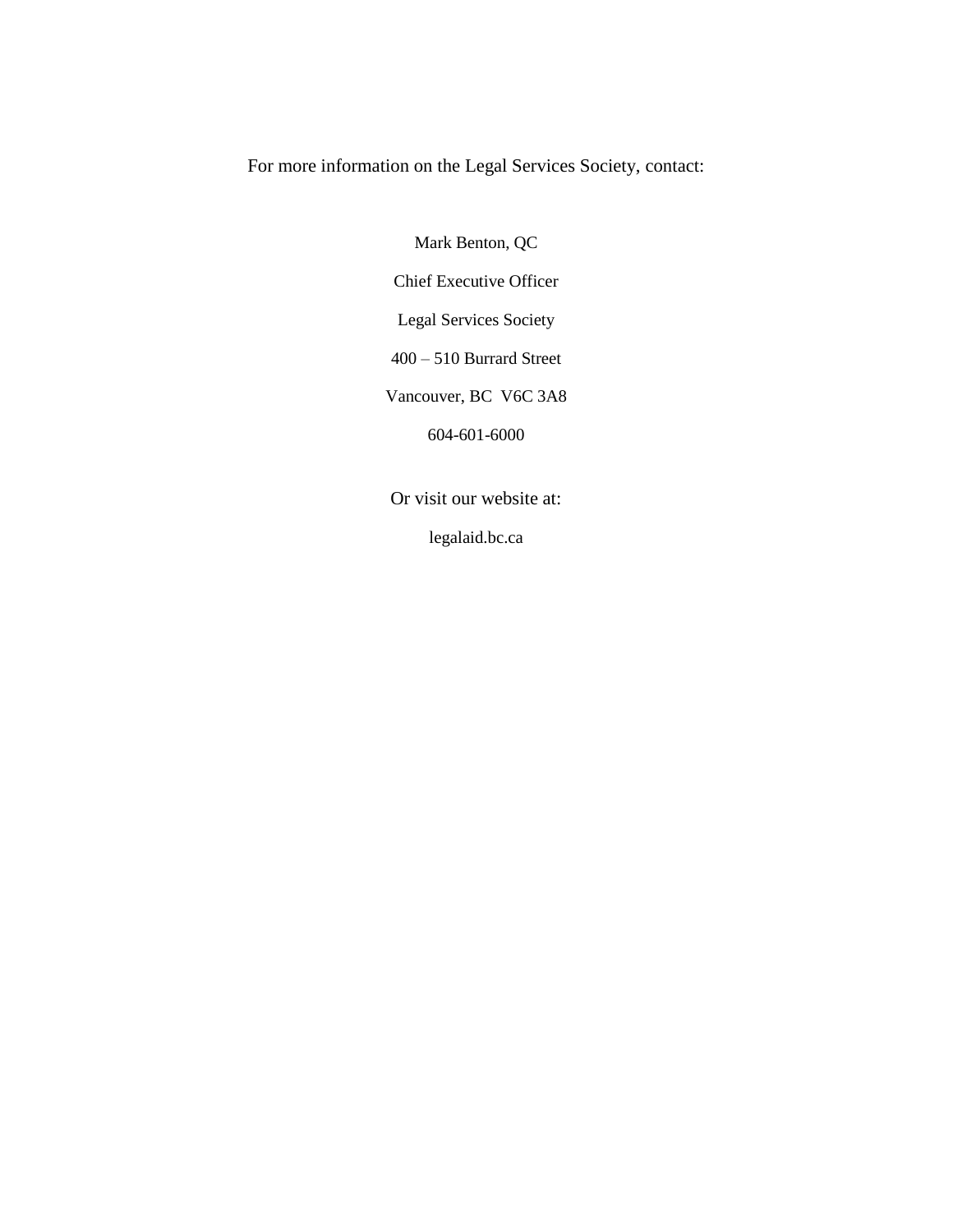# <span id="page-2-0"></span>**Board Chair Accountability Statement**



The 2017/18 – 2019/20 Legal Services Society (LSS) Service Plan was prepared under the Board's direction in accordance with the *Budget Transparency and Accountability Act*. The plan is consistent with government's strategic priorities and fiscal plan. The Board is accountable for the contents of the plan, including what has been included in the plan and how it has been reported. The Board is responsible for the validity and reliability of the information included in the plan.

All significant assumptions, policy decisions, events, and identified risks, as of August 10, 2017, have been considered in preparing the plan. The performance measures presented are consistent with the *Budget Transparency and Accountability Act* and the society's mandate and goals,

and focus on aspects critical to the organization's performance. The targets in this plan have been determined based on an assessment of the society's operating environment, forecast conditions, risk assessment, and past performance.

Celeste Haldane Chair, LSS Board of Directors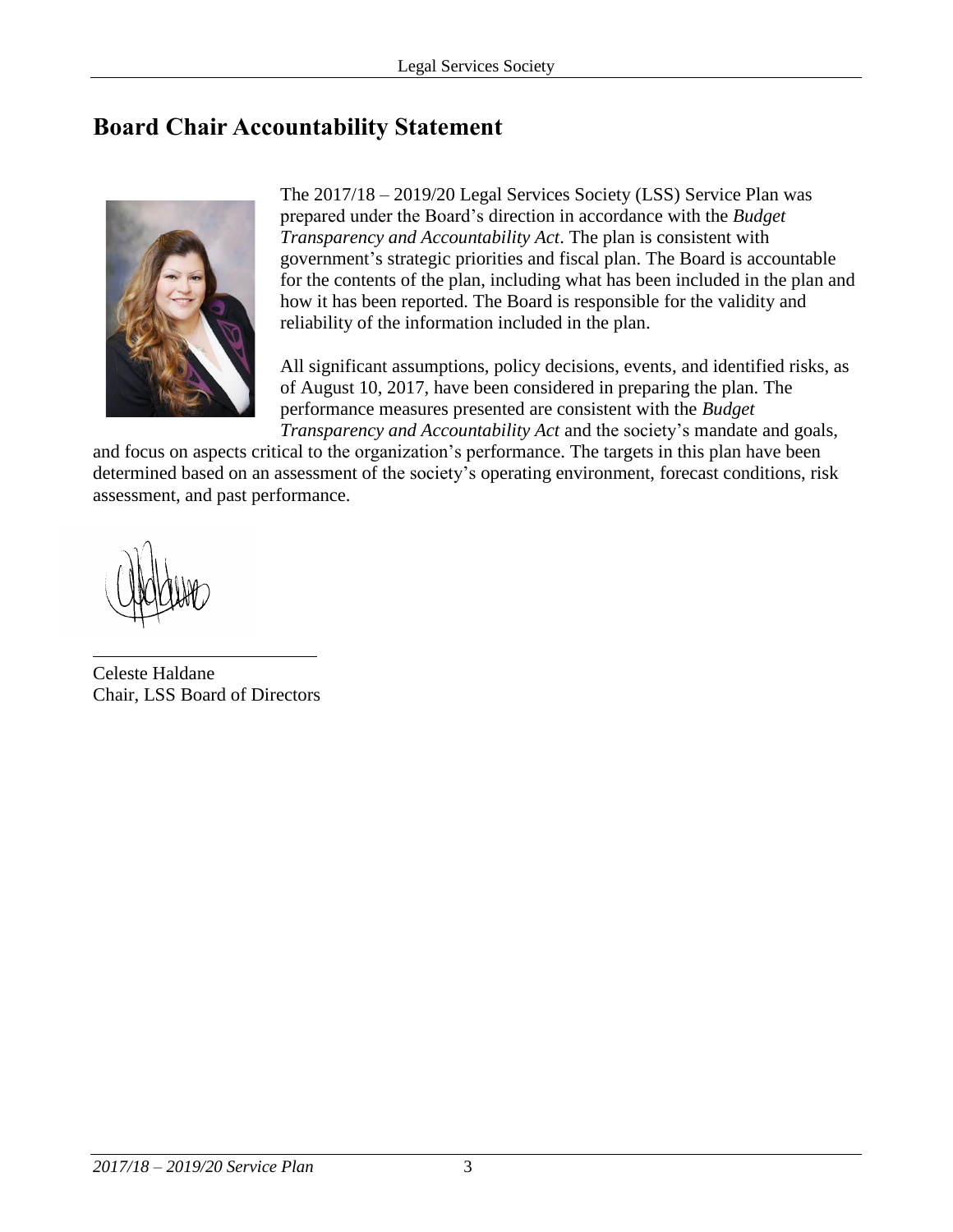# **Table of Contents**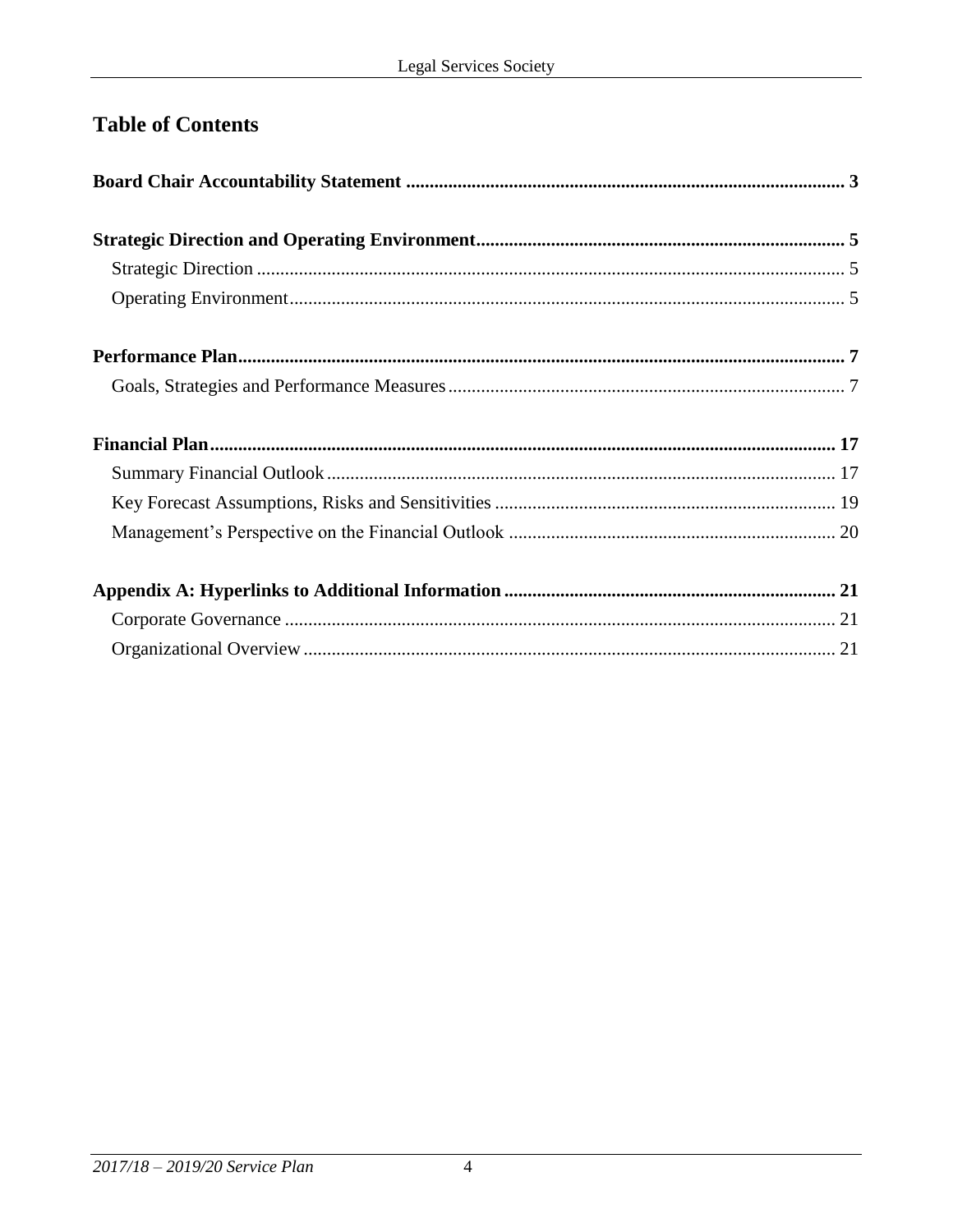# <span id="page-4-0"></span>**Strategic Direction and Operating Environment**

# <span id="page-4-1"></span>**Strategic Direction**

To advance LSS strategic goals, we will work on three priority actions for 2017/18, as described below. These actions advance the priorities outlined in the mandate letter from the Attorney General (AG) to improve and support legal aid, including First Nations services. We also look forward to discussing with the AG the expansion of duty counsel, family law services, and the development of poverty law services to increase access to justice, as identified in the AG's mandate letter. Our priority actions also support the government's commitment to deliver the services that people can count on, as well as true and lasting reconciliation with B.C.'s First Nations, as set out in our mandate letter (legalaid.bc.ca/about/ourMandate.php).

The first priority action is to implement Phase II of the Client Information System (CIS) Transition Initiative, which will focus on enhancing the system's functionality and user experience. The second is to continue to implement, monitor, and evaluate Justice Innovation Transformation Initiatives (JITI) projects to support improvements in the accessibility and efficiency of criminal, child protection, and family law services. Additional annual funding of \$2.8 million was approved for initial expansion of JITI, including the addition of a Surrey Parents Legal Centre location, in 2017/18. The third priority action is to work with the AG, affected ministries, and Aboriginal communities to continue to develop action plans based on recommendations from the *Truth and Reconciliation Commission of Canada: Calls to Action* and any other relevant reports. LSS will also work with the Office of the Chief Judge to support First Nations Courts, in particular the training of First Nations Elders.

# <span id="page-4-2"></span>**Operating Environment**

To operate within our funding envelope, LSS sets strict eligibility guidelines for all services but faces limited flexibility to respond to fluctuating service demands. We continue to apply robust budgeting and planning practices, supported by business intelligence and program evaluation information, to deliver effective and cost-efficient legal aid services to clients most in need.

Early intervention and access to justice for Aboriginal clients, especially in remote locations, is a significant priority for LSS as well as for provincial and federal governments. In 2017/18, we will takes steps to incorporate the United Nations Declaration of Rights of Indigenous Peoples and the Truth and Reconciliation Commission's Calls to Action in the delivery of legal aid services to Aboriginal people, with a focus on child protection issues. LSS's approach needs to be systemic and community-focused to respond to expectations emerging from the Calls to Action. While we are eager to make improvements in this area and see many opportunities for doing so, we also recognize the risk of creating expectations that we cannot meet. We must be clear on what we can deliver within the available resources.

Governments and other legal aid agencies recognize LSS as a national and international leader in several domains, including board governance, online innovation, social service networking, access to justice, and innovative legal service delivery. Requests, from within and outside B.C., for the society to dedicate its skills, knowledge, and resources towards collaborative system reform initiatives are in increasing demand. Participating in system reform is strategically important to LSS in order to serve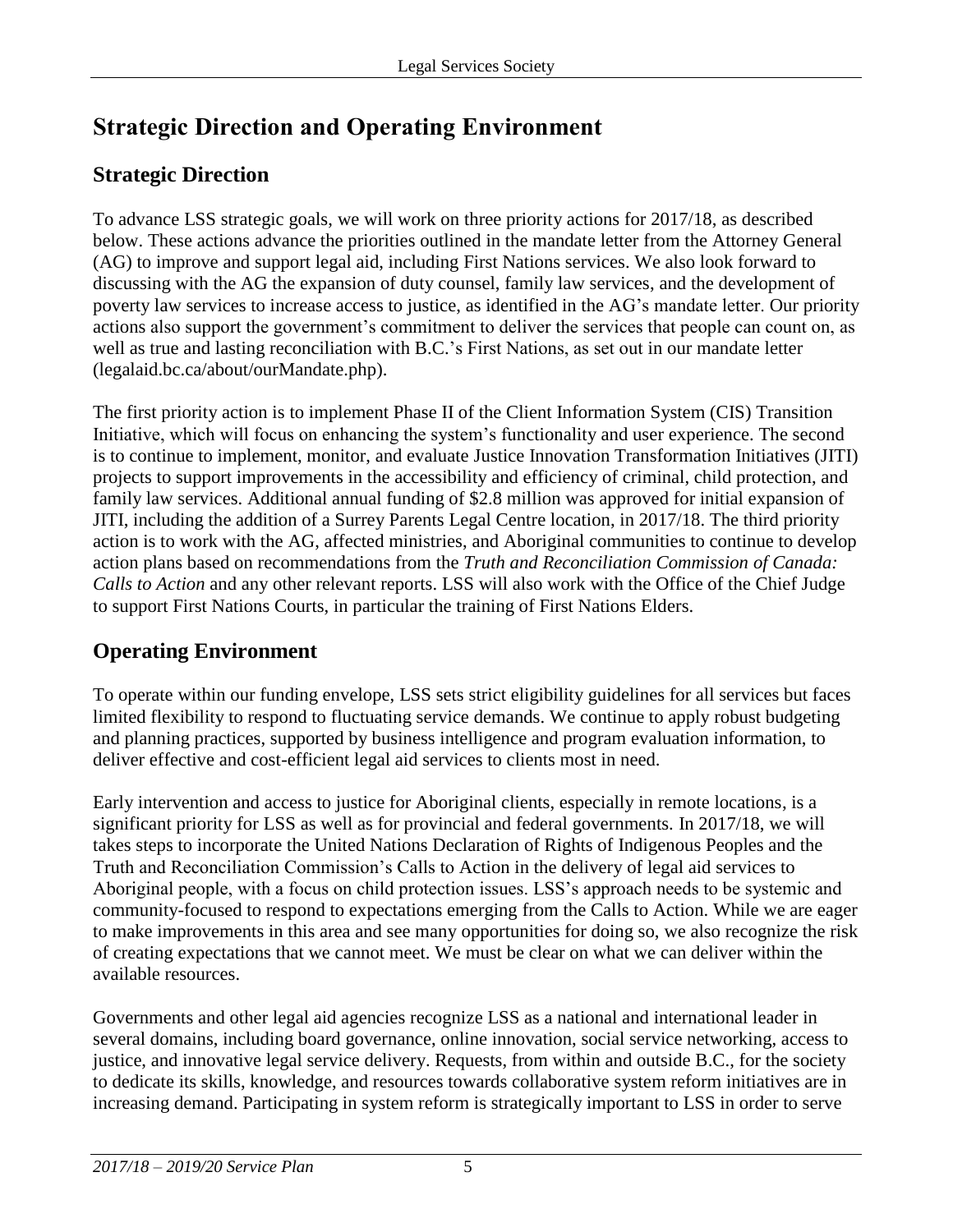our clients better without increasing costs. We plan to support justice system change by providing facilitative leadership, offering access to justice expertise, and collaborating with stakeholders. LSS is keen to continue building and sharing our expertise, but we risk over-extending our already constrained resource capacity without additional resources.

As the prominence of digital services increases, we will keep looking for opportunities to deliver services in an innovative and accessible way. As part of this strategy, we will promote and strengthen MyLawBC, an interactive online platform that features guided pathways to connect users with tools and resources they need to resolve several common legal issues. This platform is one of the tools we use to provide early intervention to clients, directing them to other justice services outside of the court process.

LSS continues to address outdated business-critical systems. We recognize the fast pace of technological change and the opportunities and risks that this provides. We have identified the risk of increasingly intelligent cybersecurity threats to our IT systems, and will be mitigating this risk with enhanced security features. Responding to other technological changes will require ongoing innovation, collaboration, and systems thinking.

LSS engagement with the bar and overall lawyer satisfaction remain a focus. Phase II of the CIS Transition Initiative is an opportunity to make positive changes to the lawyers' experience when they interface with LSS. If we are unable to improve the functionality of CIS for lawyers quickly enough or substantially enough, there is a risk that some lawyers will take fewer or no legal aid files. This compounds the impact of long-standing low tariff rates on the society's ability to attract and retain legal aid lawyers. A lawyer supply risk is particularly problematic in rural and remote communities, where the loss of even one lawyer can affect the availability of legal aid services to the surrounding region. We will mitigate this risk by focusing on CIS improvements, monitoring lawyer supply issues, and developing a lawyer recruitment and retention strategy.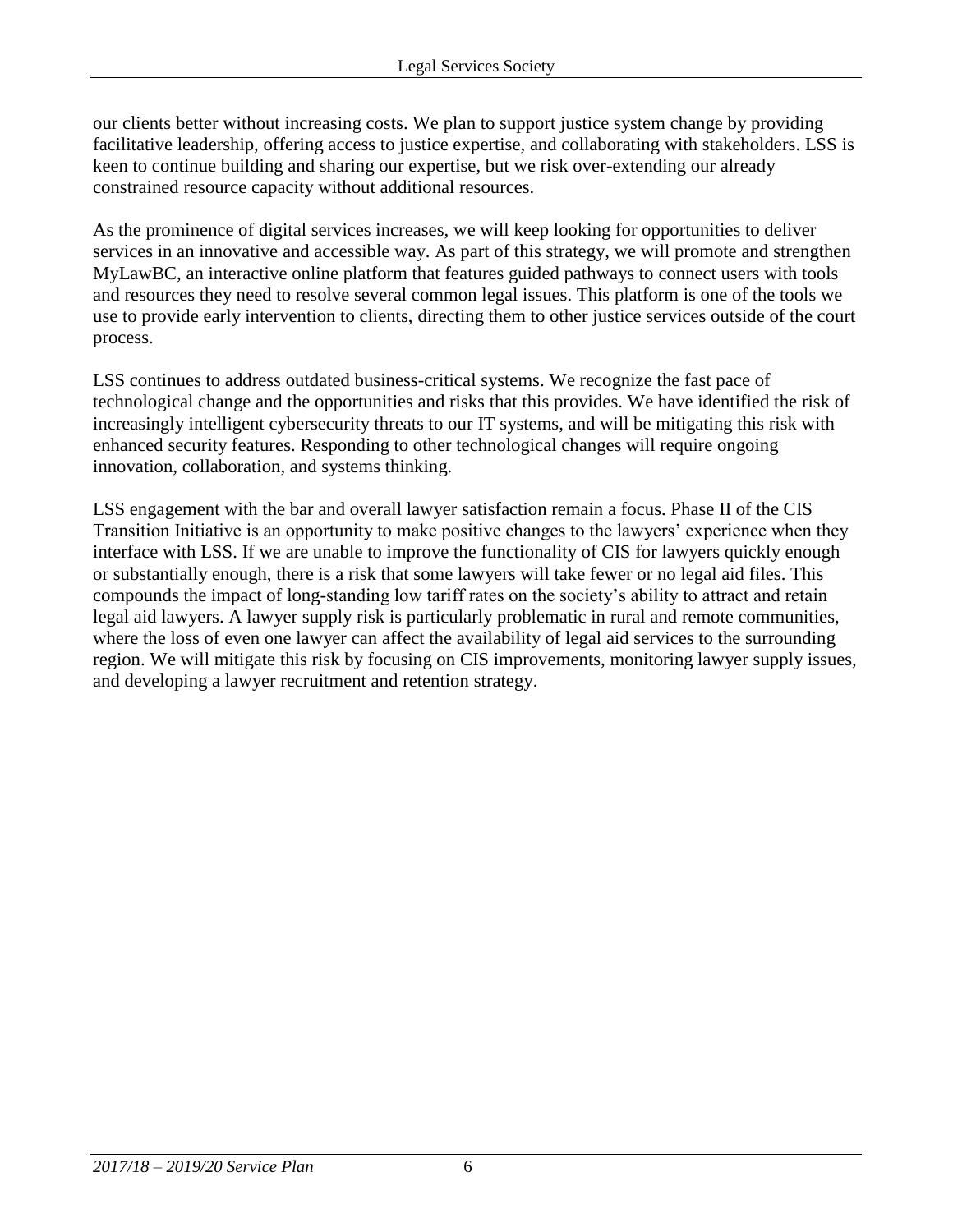# <span id="page-6-0"></span>**Performance Plan**

## **Goals, Strategies and Performance Measures**

To advance the LSS vision, we develop goals, strategies, and performance measures that engage LSS staff, our service partners, and our clients in finding timely and lasting solutions to clients' legal issues while managing to budget.

LSS conducts four major stakeholder surveys, which provide data for many of our performance measures. We develop action plans to address the survey results and implement identified relevant operational and service improvements. The client satisfaction, work environment, and tariff lawyer surveys are conducted triennially, and the public opinion poll is conducted biennially. LSS staff develop the survey questions and methodology, and independent research organizations carry out the data collection, analysis, and presentation of a final report.

The society also monitors and reports on key internal operational and financial data, which are tested internally. In this service plan, we introduce five new performance measures, which are operational in nature, to complement our suite of outcome-focused performance measures. While outcome measures are meaningful because they assess the ultimate effectiveness of our services, they are difficult to measure and require more intensive data collection methods such as surveys. Output measures rely on data that is easier to collect and, therefore, allow for more frequent reporting. LSS believes that both types of measures are valuable and help illustrate our performance. In addition to introducing five new performance measures, LSS is undertaking a review of all of our performance measures as well as data collection methodologies.

LSS benchmarks its performance against like organizations, where possible, using the Common Measurement Tool (CMT). CMT is an independent client satisfaction benchmarking tool and data service that allows us to compare client satisfaction results against agencies providing similar services. BC Stats benchmarks our work environment survey against work units within the BC public sector.

We set survey targets by considering benchmark data and evaluating the level of improvement possible given the strategies and activities planned in the coming period. For operational and financial measures, we set targets based on a reasonable expectation of performance based on historical results. Meeting our targets would demonstrate continuous improvement in stakeholder satisfaction with, support for, and use of our services, as well as financial responsibility, all of which are necessary to achieve our goals.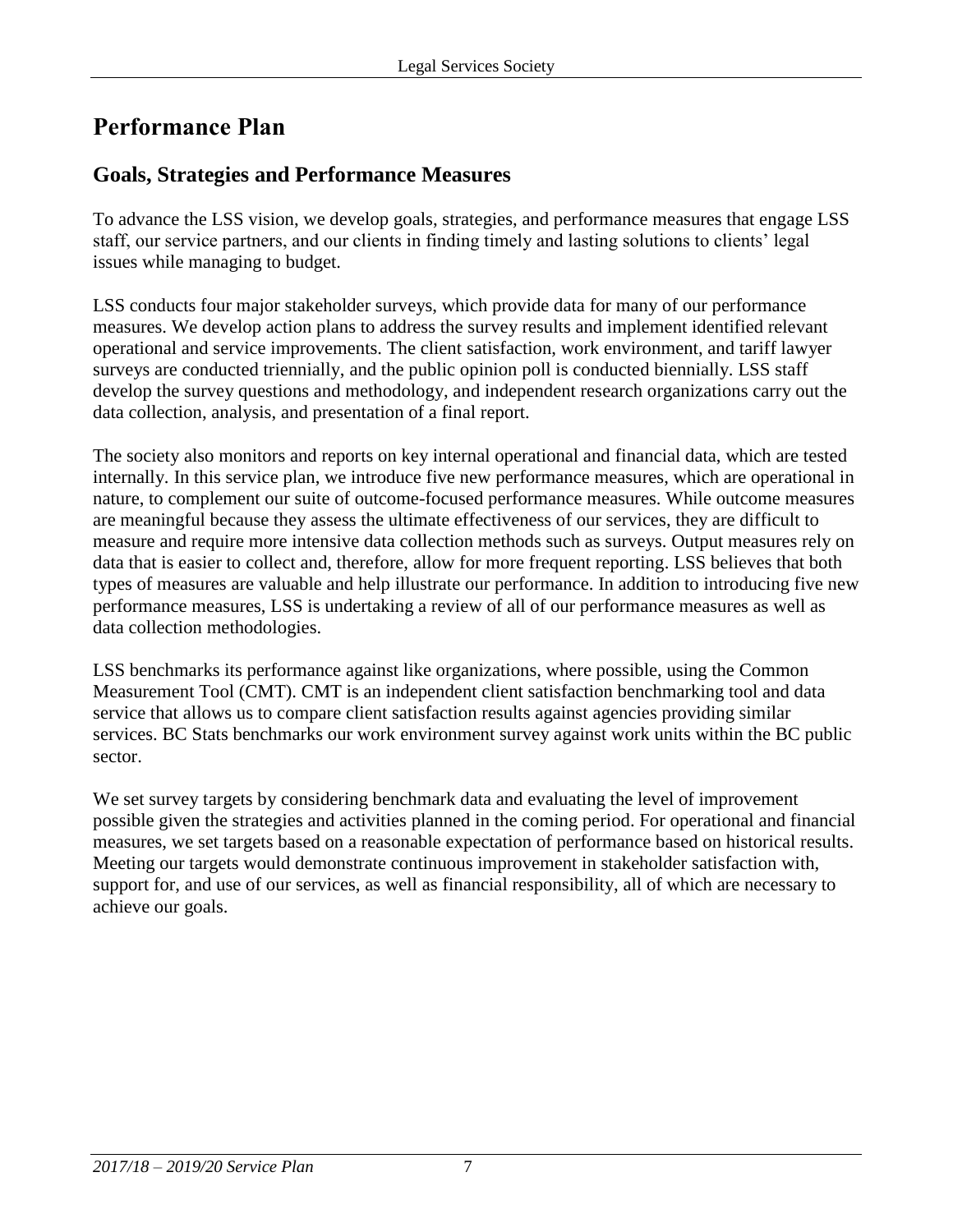### **Goal 1: People with low incomes who have legal issues use LSS services.**

LSS services will help clients achieve lasting resolutions to their legal problems if people are aware the services are available, and are accessible, address clients' legal needs, are culturally appropriate, and engage clients in finding solutions.

#### **Strategies**

- Make it easier for clients to access legal aid services.
- Partner with Aboriginal and other underserved communities to deliver services that support positive client outcomes.
- Support service partners and front-line workers to deliver effective and efficient services.
- Support clients to be active participants in solving their legal issues.

#### **Performance Measure 1.1: Client satisfaction with accessibility**

| <b>Performance Measure</b>                                             | 2016/17       | 2017/18       | 2018/19       | 2019/20       |
|------------------------------------------------------------------------|---------------|---------------|---------------|---------------|
|                                                                        | <b>Actual</b> | <b>Target</b> | <b>Target</b> | <b>Target</b> |
| Percent of clients satisfied with the<br>accessibility of LSS services | N/A           | 73%           | N/A           | N/A           |

**Data Source:** Triennial Client Services Survey.

#### **Discussion**

Client satisfaction with the accessibility of LSS services shows that we are providing services when and where clients need them. In 2014/15, 69 percent of clients were satisfied with the accessibility of LSS services. LSS set the target for 2017/18 based on a reasonable expectation of improvement over this result, taking into consideration strategies in place improve the accessibility of services during that period. We will set a target for the next iteration of the survey after we receive the result for 2017/18.

#### **Performance Measure 1.2: Client satisfaction with helpfulness**

| <b>Performance Measure</b>                                           | 2016/17       | 2017/18       | 2018/19       | 2019/20       |
|----------------------------------------------------------------------|---------------|---------------|---------------|---------------|
|                                                                      | <b>Actual</b> | <b>Target</b> | <b>Target</b> | <b>Target</b> |
| Percent of clients satisfied with the<br>helpfulness of LSS services | N/A           | 72%           | N/A           | N/A           |

**Data Source:** Triennial Client Services Survey.

#### **Discussion**

Client satisfaction with the helpfulness of LSS services shows that we are delivering legal aid services that meet clients' needs. In 2014/15, 68 percent of clients were satisfied with the helpfulness of LSS services. We set the target of 72 percent for 2017/18 based on a reasonable expectation of improvement over our 2014/15 performance, taking into consideration strategies in place to improve the helpfulness of our services during that period. We will set a target for the next iteration of the survey after we receive the result for 2017/18.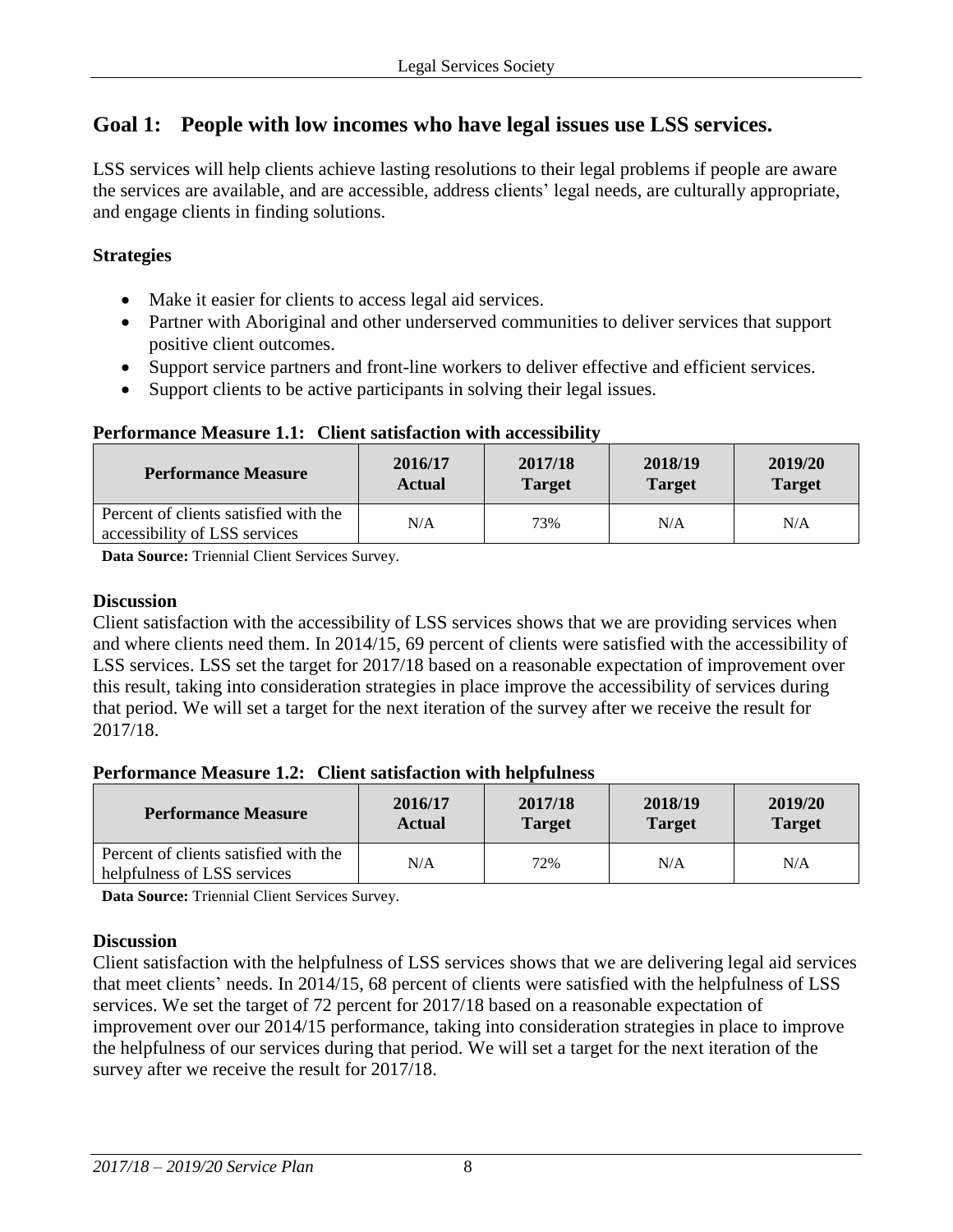| <b>Performance Measure</b>                                | 2016/17       | 2017/18       | 2018/19       | 2019/20       |
|-----------------------------------------------------------|---------------|---------------|---------------|---------------|
|                                                           | <b>Actual</b> | <b>Target</b> | <b>Target</b> | <b>Target</b> |
| Percent of clients satisfied overall<br>with LSS services | N/A           | 70%           | N/A           | N/A           |

#### **Performance Measure 1.3: Client satisfaction overall**

**Data Source:** Triennial Client Services Survey.

#### **Discussion**

Overall client satisfaction with LSS services shows that we are fulfilling our mandate to help people solve their legal problems and to facilitate access to justice. The result for this measure was 66 percent in 2014/15. We set the target of 70 percent for 2017/18 based on a reasonable expectation of improvement over our 2014/15 performance, taking into consideration strategies in place to increase client satisfaction with our services. We will set a target for the next iteration of the survey after we receive the result for 2017/18.

#### **Performance Measure 1.4: Client satisfaction with support for participation in resolution**

| <b>Performance Measure</b>                                                                                   | 2016/17 | 2017/18       | 2018/19       | 2019/20       |
|--------------------------------------------------------------------------------------------------------------|---------|---------------|---------------|---------------|
|                                                                                                              | Actual  | <b>Target</b> | <b>Target</b> | <b>Target</b> |
| Percent of clients satisfied with LSS<br>support to help them participate in<br>resolving their legal issues | N/A     | 70%           | N/A           | N/A           |

**Data Source:** Triennial Client Services Survey.

#### **Discussion**

This measure assesses the degree to which LSS is meeting clients' needs for support to participate in resolving their legal issues. Research indicates that client participation in resolving their legal problems helps strengthen resolutions and prevent new legal issues from arising. The result for this measure was 66 percent in 2014/15. We set the target of 70 percent for 2017/18 based on a reasonable expectation of improvement over our previous performance, taking into consideration strategies in place to increase support for clients to participate in resolving their legal issues. We will set a target for the next iteration of the survey after we receive the result for 2017/18.

#### **Performance Measure 1.5: Approved applicants receiving same day contract**

| <b>Performance Measure</b>                                            | 2016/17<br><b>Baseline</b> | 2017/18<br><b>Target</b> | 2018/19<br><b>Target</b> | 2019/20<br><b>Target</b> |
|-----------------------------------------------------------------------|----------------------------|--------------------------|--------------------------|--------------------------|
| Percent of approved applicants<br>receiving a representation contract | 56%                        | 58%                      | <b>TBD</b>               | <b>TBD</b>               |
| within the same day of applying                                       |                            |                          |                          |                          |

**Data Source:** LSS client information system.

#### **Discussion**

Timely application approval supports timely resolution of the client's legal matter. It also supports court efficiency by minimizing court delays while clients await legal aid approval and minimizing the risk that clients will abandon their applications and proceed without legal representation. LSS set the target for 2017/18 based on improvements in business processes and system performance as part of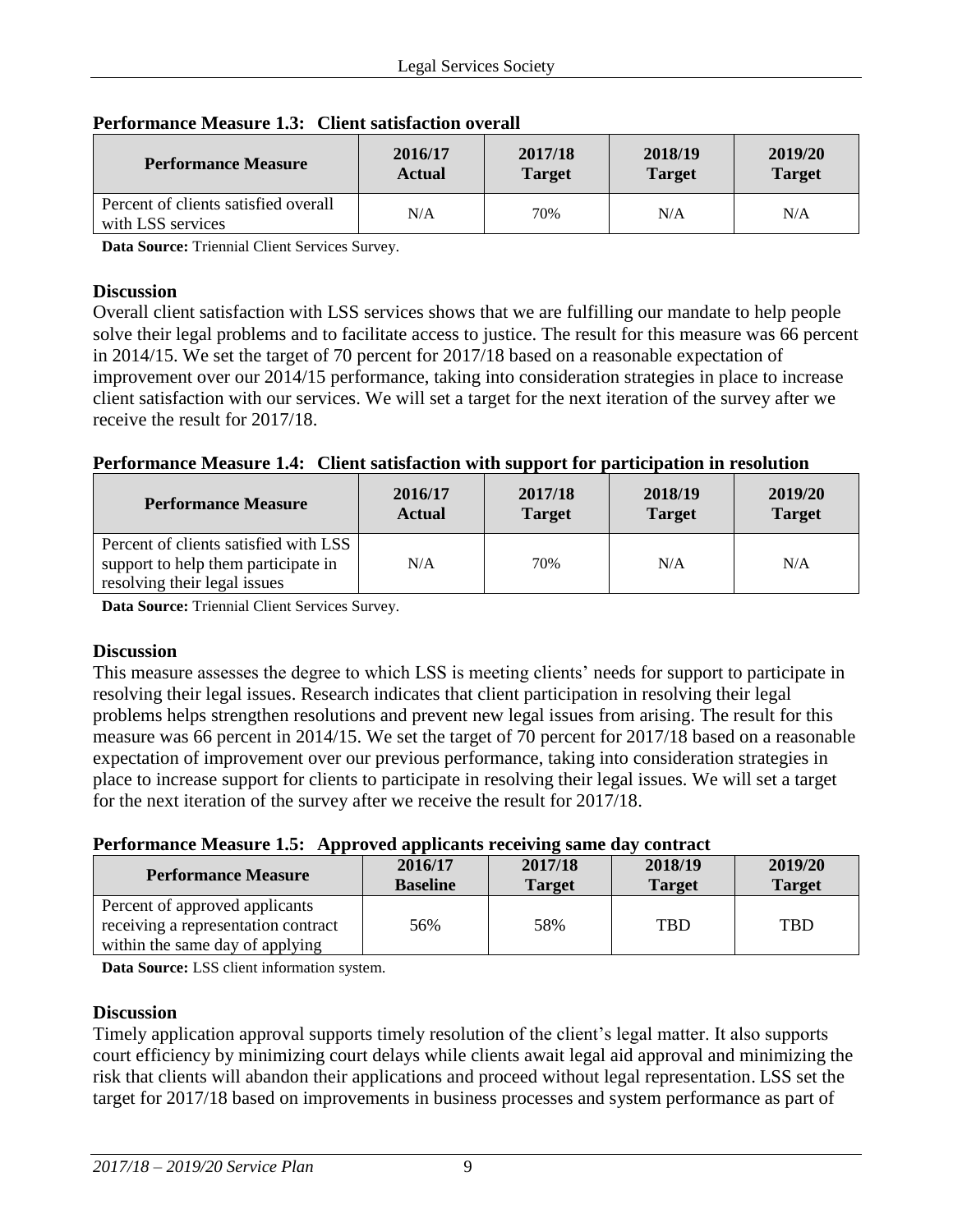the CIS transition project. LSS will track this new annual measure closely. We will set targets for future periods after determining a reasonable expectation for improvement given capacity, systems, and policies to support efficient processing of applications and lawyer assignment.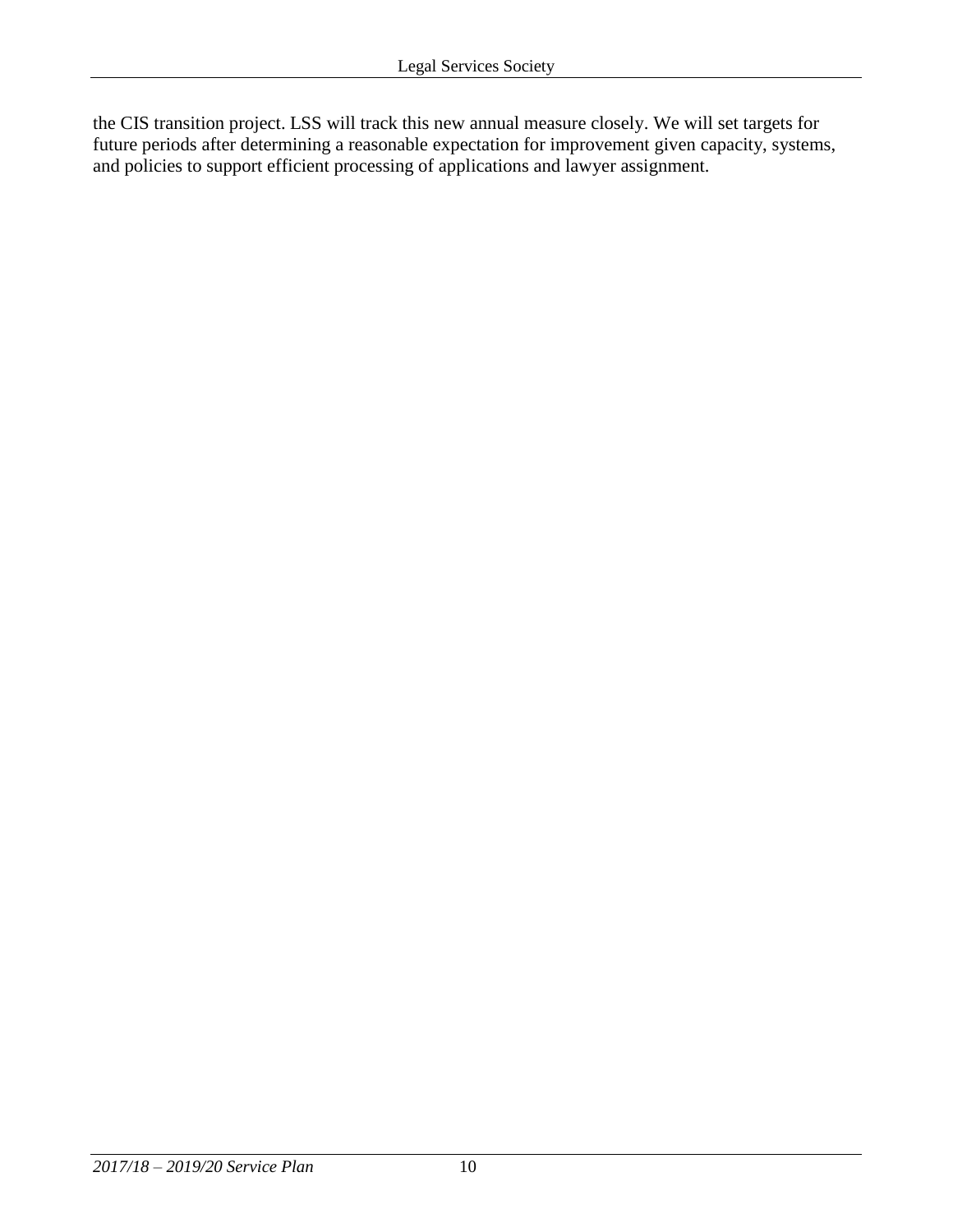### **Goal 2: People with low incomes get help with related legal issues so they can solve and prevent legal problems.**

Clients' legal problems often arise from or lead to other problems such as health, housing, and debt issues. By working with other service providers to help clients get support for these issues, LSS can improve client outcomes as well as reduce clients' use of justice, health, and social services over the long-term.

#### **Strategies**

- Collaborate with service partners to assess and refer clients to services for their related legal issues.
- Support front-line workers to assess and refer clients to services for their related legal issues.

#### **Performance Measure 2.1: Clients referred to services to address related issues**

| <b>Performance Measure</b>            | 2016/17<br>Actual | 2017/18<br><b>Baseline</b> | 2018/19<br><b>Target</b> | 2019/20<br><b>Target</b> |
|---------------------------------------|-------------------|----------------------------|--------------------------|--------------------------|
| Percent of clients referred by LSS    |                   |                            |                          |                          |
| intake to services to address related | N/A               | N/A                        | N/A                      | N/A                      |
| issues <sup>1</sup>                   |                   |                            |                          |                          |

**Data Source:** LSS client information system.

<sup>1</sup> LSS is updating its client information system in 2017/18 to capture reliable data to support this measure.

#### **Discussion**

This measure indicates whether LSS support for front-line workers to assess and refer clients to services for their related legal issues is resulting in the targeted proportion of clients being referred. Targets will be set based on an assessment of the appropriate level of referrals and a reasonable expectation of improvement over baselines.

#### **Performance Measure 2.2: Client satisfaction with support to address their related issues.**

| <b>Performance Measure</b>                                                                                       | 2016/17       | 2017/18       | 2018/19       | 2019/20       |
|------------------------------------------------------------------------------------------------------------------|---------------|---------------|---------------|---------------|
|                                                                                                                  | <b>Actual</b> | <b>Target</b> | <b>Target</b> | <b>Target</b> |
| Percent of clients satisfied with the<br>level of support LSS gave them to<br>address their related legal issues | N/A           | 63%           | N/A           | N/A           |

**Data Source:** Triennial Client Services Survey.

#### **Discussion**

This measure assesses the degree to which the support LSS provides clients to help them address their related legal issues is meeting clients' needs. The result for this measure was 59 percent in 2014/15. We set the target of 63 percent for 2017/18 based on a reasonable expectation of improvement over the 2014/15 result, taking into consideration strategies in place to increase support for clients to address their related legal issues. We will set a target for the next iteration of the survey after we receive the result for 2017/18.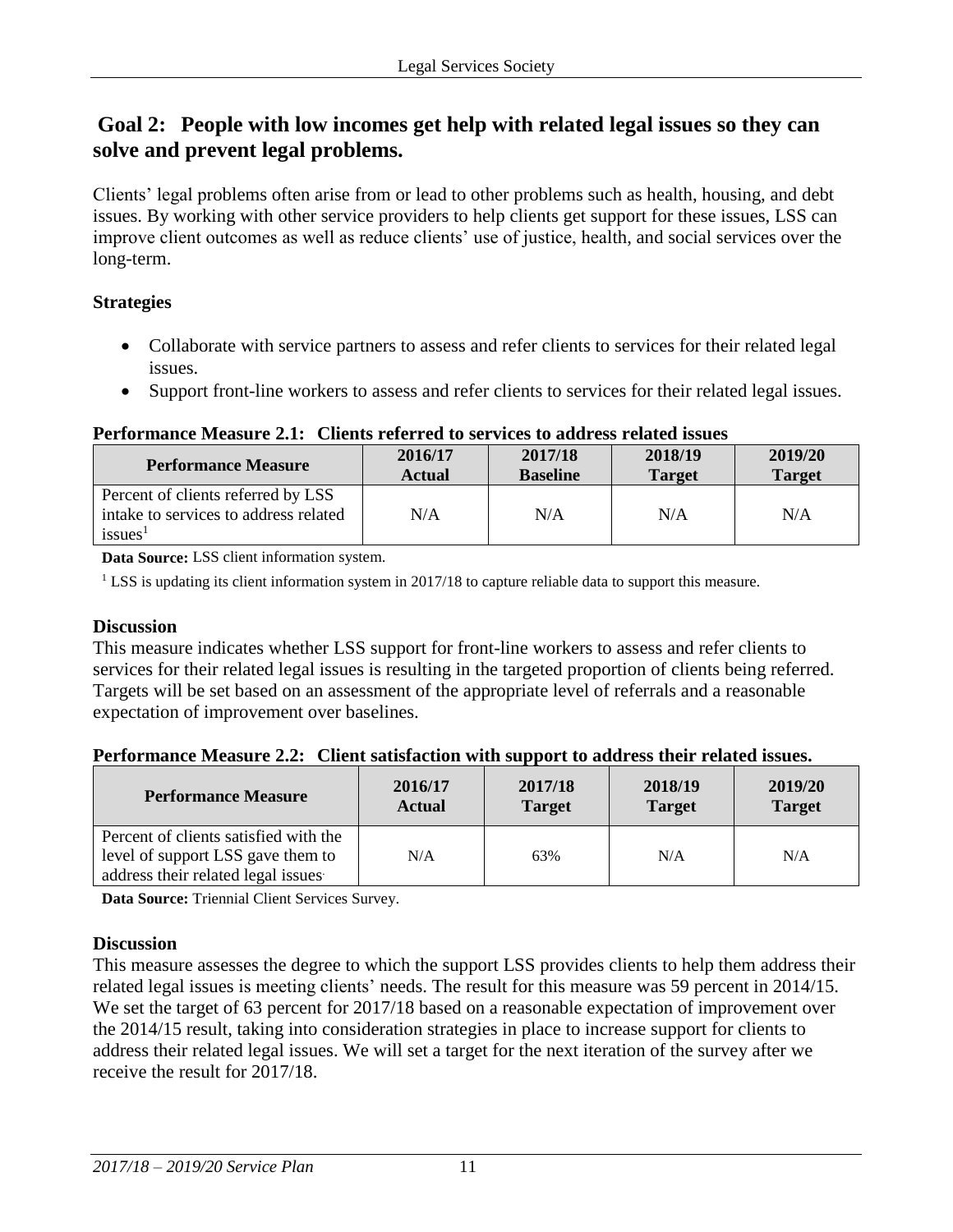| <b>Performance Measure</b>                                                                                                       | 2016/17       | 2017/18       | 2018/19       | 2019/20       |
|----------------------------------------------------------------------------------------------------------------------------------|---------------|---------------|---------------|---------------|
|                                                                                                                                  | <b>Actual</b> | <b>Target</b> | <b>Target</b> | <b>Target</b> |
| Percent of lawyers satisfied with<br>LSS support for increasing their<br>ability to help clients address<br>related legal issues | 25%           | N/A           | N/A           | 28%           |

**Performance Measure 2.3: Lawyer satisfaction with support to help clients address related legal issues**

**Data Source:** Triennial Tariff Lawyer Satisfaction Survey.

#### **Discussion**

The ability of lawyers to help clients address their related legal issues depends in part on support from LSS. Measure 2.3 assesses the degree to which LSS is meeting lawyers' expectations for support to enable them to provide this additional help. The 2016/17 result for this measure was considerably under the target of 35 percent for that year, which was set based on the previous result of 33 percent in 2012/13. Our target for 2019/20 recognizes the constraints on our ability to support lawyers in this area while we focus on improving the user experience of our lawyer portal and billing system, and continue to operate in an environment of low tariff rates.

#### **Performance Measure 2.4: Lawyer support for integrated approach**

| <b>Performance Measure</b>                                                                   | 2016/17       | 2017/18       | 2018/19       | 2019/20       |
|----------------------------------------------------------------------------------------------|---------------|---------------|---------------|---------------|
|                                                                                              | <b>Actual</b> | <b>Target</b> | <b>Target</b> | <b>Target</b> |
| Percent of lawyers who support the<br>integrated approach to providing<br>legal aid services | 68%           | N/A           | N/A           | 71%           |

**Data Source:** Triennial Tariff Lawyer Satisfaction Survey.

#### **Discussion**

Measure 2.4 indicates the level of support from lawyers for this approach to providing legal aid services. Our 2016/17 result fell slightly short of the target of 69 percent for that year and did not meaningfully improve over the 2012/13 result of 67 percent. Our 2019/20 target reflects lawyer feedback that indicates support for this approach is unlikely to rise until tariff rates are increased.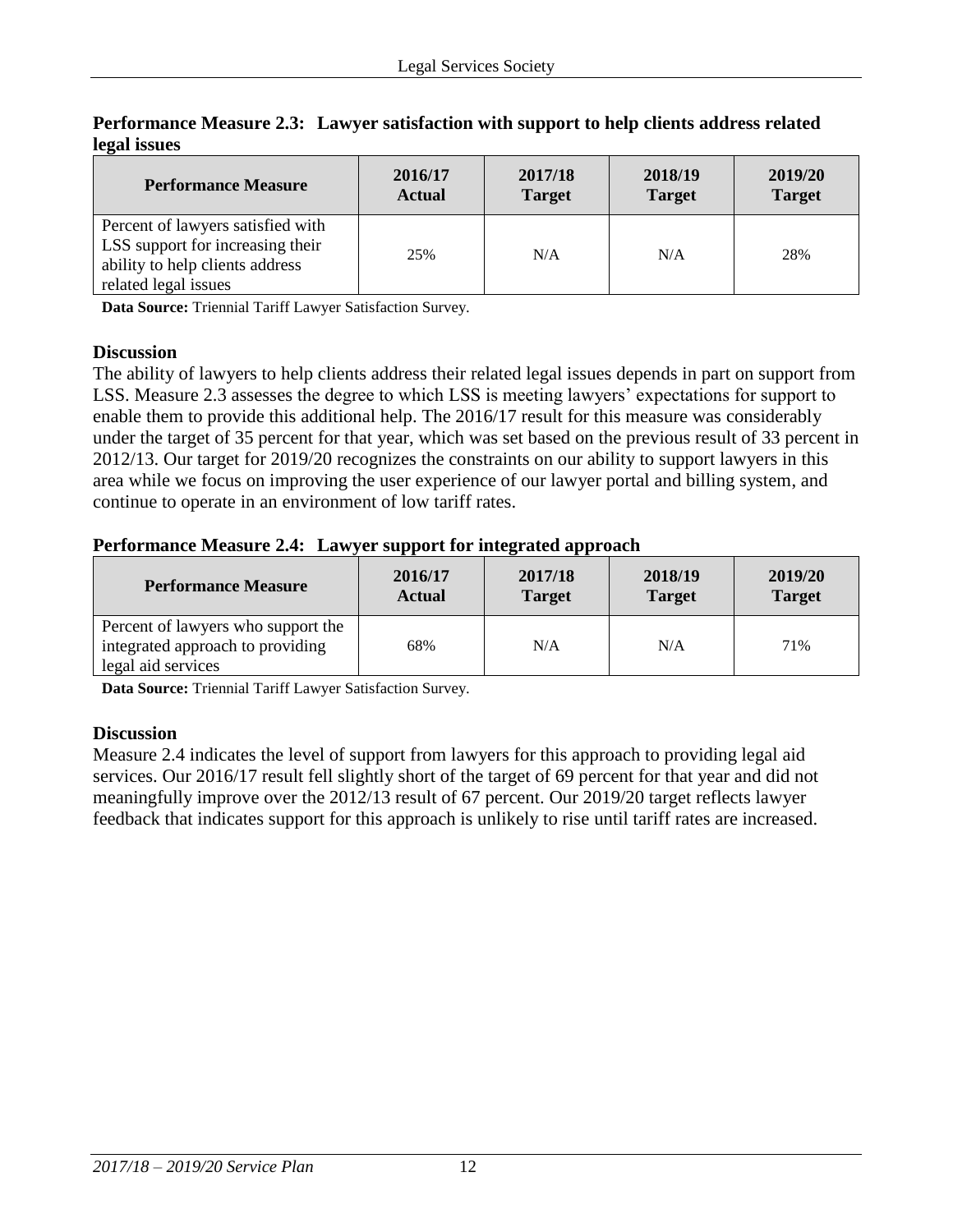### **Goal 3: LSS manages resources soundly.**

LSS must manage resources effectively and efficiently to ensure we are achieving the optimum benefit for the society's clients within available funding.

#### **Strategies**

- Foster employee engagement and retention of key staff through professional development, succession management, and organizational communication.
- Engage with and develop stronger relationships with legal aid lawyers.
- Improve information technology systems to respond to a changing environment.
- Improve the nimbleness and flexibility of LSS business processes to support capacity.

#### **Performance Measure 3.1: Employee engagement**

| <b>Performance Measure</b>             | 2016/17 | 2017/18       | 2018/19       | 2019/20       |
|----------------------------------------|---------|---------------|---------------|---------------|
|                                        | Actual  | <b>Target</b> | <b>Target</b> | <b>Target</b> |
| Overall average employee<br>engagement |         | N/A           | N/A           | 74            |

**Data Source:** Triennial Work Environment Survey.

#### **Discussion**

High employee engagement in the public sector is linked to improved service for clients. Targets are set based on a reasonable expectation of improvement over previous performance.

#### **Performance Measure 3.2: Lawyer satisfaction with LSS support**

| <b>Performance Measure</b>                                               | 2016/17       | 2017/18       | 2018/19       | 2019/20       |
|--------------------------------------------------------------------------|---------------|---------------|---------------|---------------|
|                                                                          | <b>Actual</b> | <b>Target</b> | <b>Target</b> | <b>Target</b> |
| Percent of lawyers satisfied with the<br>overall support provided by LSS | 57%           | N/A           | N/A           | 60%           |

**Data Source:** Triennial Tariff Lawyer Satisfaction Survey

#### **Discussion**

This measure qualitatively assesses our progress on maintaining a sustainable supply of lawyers to provide services to clients across B.C. Overall lawyer satisfaction declined in 2016/17 from the previous score of 60 percent in 2012/13. LSS set the 2019/20 target based on expectations of improved performance as we address lawyer concerns with our lawyer portal and billing system. However, we do not expect substantial improvements in this measure until tariff rates are increased.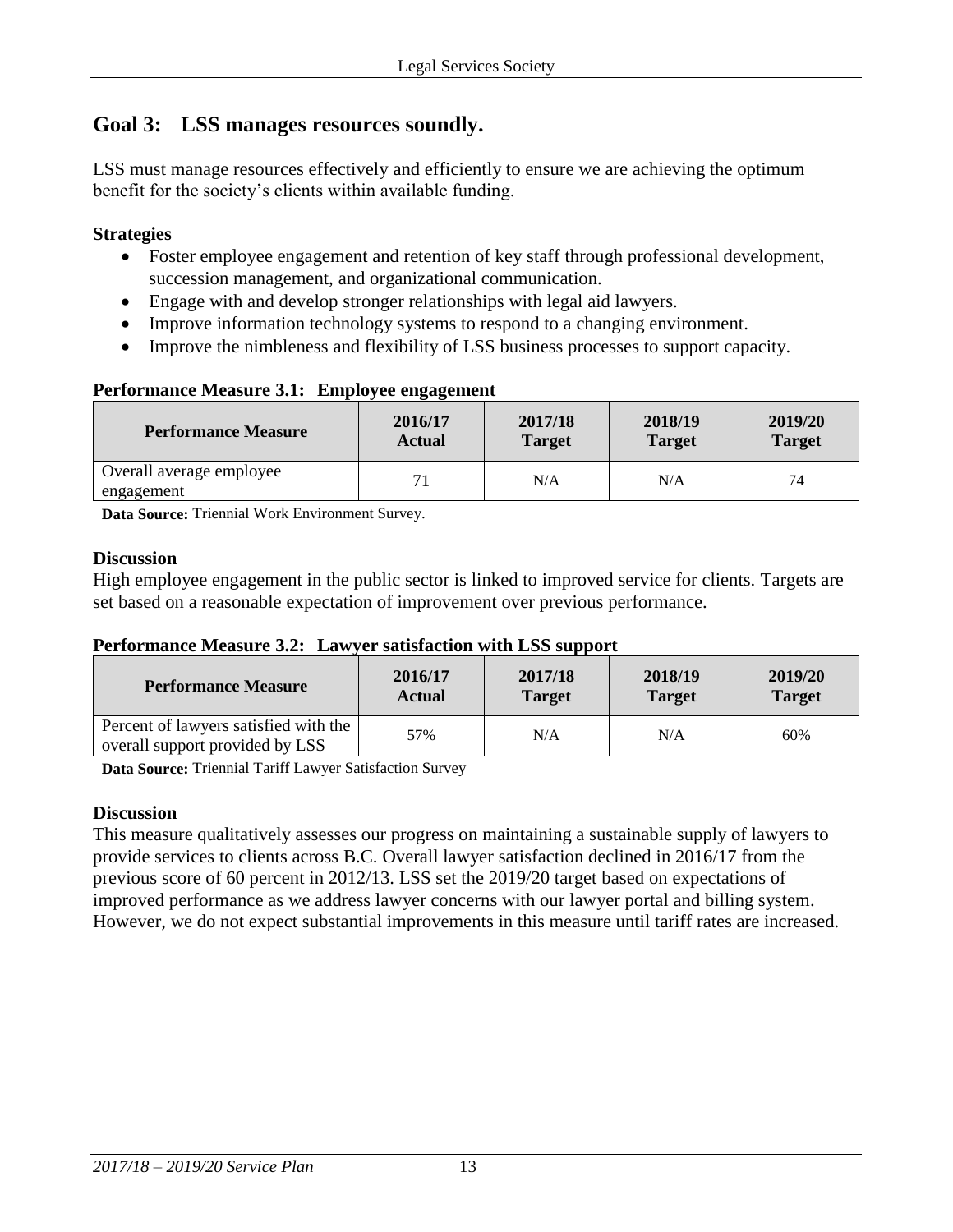| <b>Performance Measure</b>                                                                        | 2016/17       | 2017/18       | 2018/19       | 2019/20       |
|---------------------------------------------------------------------------------------------------|---------------|---------------|---------------|---------------|
|                                                                                                   | <b>Actual</b> | <b>Target</b> | <b>Target</b> | <b>Target</b> |
| Number of new lawyers taking<br>more than three contracts in the first<br>six months <sup>1</sup> | $54^{2}$      | 60            | 63            | 66            |

#### **Performance Measure 3.3: Lawyers taking more than three contracts in first six months**

**Data Source:** LSS client information system.

<sup>1</sup> A "new" lawyer is a lawyer who received an LSS vendor number within the fiscal year.

<sup>2</sup> This result was reported in error as 88 in the LSS Annual Service Plan Report 2016/17.

#### **Discussion**

This annual measure assesses our progress on building a sustainable supply of lawyers to provide services to clients across B.C. The 2016/17 result reflects a decline from the previous year, but based on enhancements to systems and processes underway, LSS expects to improve performance on this measure in future years.

#### **Performance Measure 3.4: Lawyers paid within 20 days**

| <b>Performance Measure</b>                        | 2016/17         | 2017/18       | 2018/19       | 2019/20       |
|---------------------------------------------------|-----------------|---------------|---------------|---------------|
|                                                   | <b>Baseline</b> | <b>Target</b> | <b>Target</b> | <b>Target</b> |
| Percent of lawyer invoices paid<br>within 20 days | 98.7%           | N/A           | N/A           | N/A           |

**Data Source:** LSS client information system.

#### **Discussion**

This annual measure tracks the efficiency of our lawyer invoicing system and processes. Based on performance in 2017/18, LSS will review the measure and targets for future periods.

#### **Performance Measure 3.5: Lawyer invoices processed without review**

| <b>Performance Measure</b>     | 2016/17<br>Actual | 2017/18<br><b>Baseline</b> | 2018/19<br><b>Target</b> | 2019/20<br><b>Target</b> |
|--------------------------------|-------------------|----------------------------|--------------------------|--------------------------|
| Percent of lawyer-submitted    |                   |                            |                          |                          |
| invoices processed for payment | N/A               | N/A                        | N/A                      | N/A                      |
| without review <sup>1</sup>    |                   |                            |                          |                          |

**Data Source:** LSS client information system.

 $1$  LSS is improving its client information system in 2017/18 to support collection of reliable data for this measure.

#### **Discussion**

This annual measure tracks the effectiveness of our lawyer invoicing system and processes. Targets will be set based on a reasonable expectation of improvement over baseline set in 2017/18.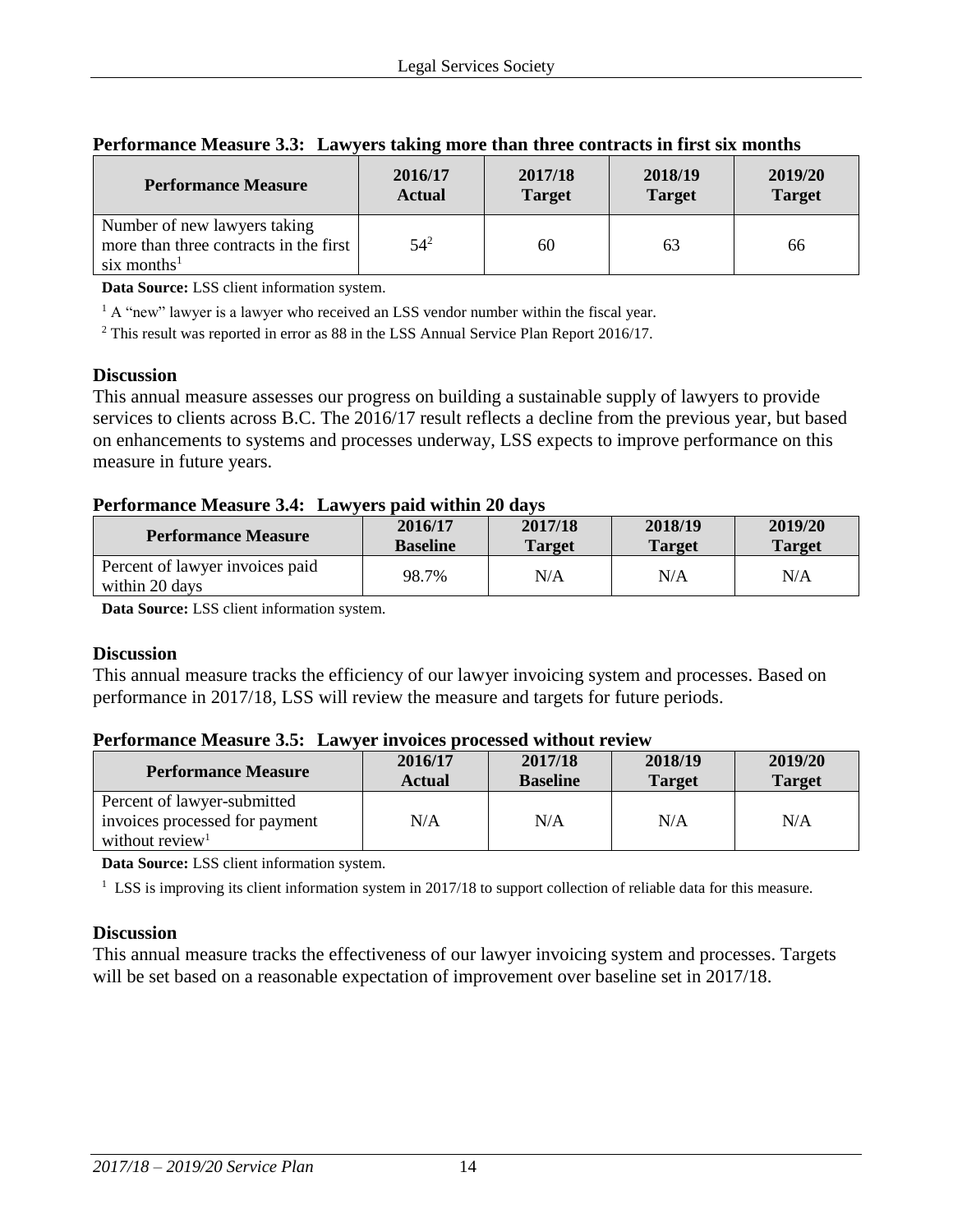**2019/20 Target**

| 'erformance Measure 3.6: Public support for legal aid |               |               |               |  |  |
|-------------------------------------------------------|---------------|---------------|---------------|--|--|
| <b>Performance Measure</b>                            | 2016/17       | 2017/18       | 2018/19       |  |  |
|                                                       | <b>Actual</b> | <b>Target</b> | <b>Target</b> |  |  |

#### **Performance Measure 3.6: Public support for legal aid**

**Data Source:** Biennial Public Opinion Poll.

Percent of the public that supports

#### **Discussion**

Sustained public support for legal aid confirms the importance of investment in legal aid services. LSS maintains the target of greater than 90 percent based on the consistency and high level of past performance.

Telem of the phone that supports<br>the provision of legal aid services  $N/A$  >90% N/A >90%

#### **Performance Measure 3.7: Third-quarter expense forecast**

| <b>Performance Measure</b>                              | 2016/17       | 2017/18       | 2018/19       | 2019/20       |
|---------------------------------------------------------|---------------|---------------|---------------|---------------|
|                                                         | <b>Actual</b> | <b>Target</b> | <b>Target</b> | <b>Target</b> |
| Third-quarter expense forecast<br>accuracy <sup>1</sup> | 0.46%         | 0.19%         | $0\%$         | 0%            |

**Data Source:** LSS finance system.

<sup>1</sup> This measure is calculated using the following formula: (Q3 year-end expense forecast – actual year-end expense)/(Q3 year-end expense forecast).

#### **Discussion**

This annual measure tracks the accuracy of our year-end expense forecast by comparing our thirdquarter forecast and the year-end actual. Targets will be set based on a reasonable expectation of improvement over previous performance.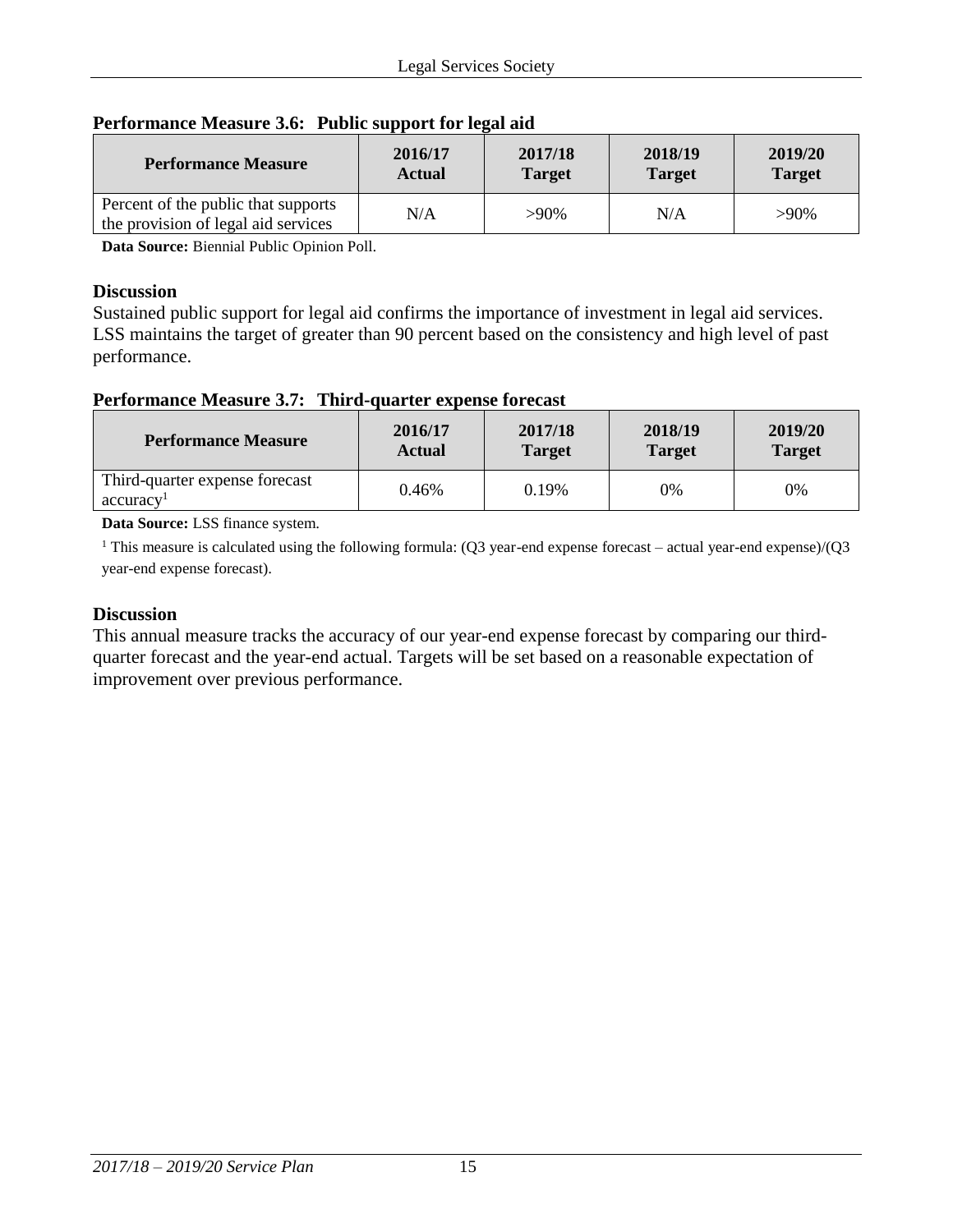# **Goal 4: LSS provides leadership in justice innovation.**

LSS believes that innovation is needed to bring about the fundamental justice system changes required for clients to achieve timely and lasting resolutions to their legal issues.

#### **Strategies**

- Pilot evidence-based legal aid initiatives to improve access and outcomes.
- Communicate LSS's strategic direction to stakeholders.
- Consult with Aboriginal communities and other stakeholders to identify opportunities to develop innovative services and increase access to justice for Aboriginal people.

#### **Performance Measure 4.1 References to LSS and justice innovation**

| <b>Performance Measure</b>                                         | 2016/17       | 2017/18       | 2018/19       | 2019/20       |
|--------------------------------------------------------------------|---------------|---------------|---------------|---------------|
|                                                                    | <b>Actual</b> | <b>Target</b> | <b>Target</b> | <b>Target</b> |
| Volume of references to LSS and<br>iustice innovation <sup>1</sup> | 29            | $35+$         | $40+$         | $40+$         |

**Data Source:** Internet search of academic literature, stakeholder reports, and media.

<sup>1</sup> LSS tracks references to LSS in relation to its justice transformation ideas and projects using specific and consistent search terms through Google Scholar, Canadian Newsstand Major Dailies, HeinOnline, and stakeholder websites. There are some limitations to this measure's accuracy (in favour of under-reporting) because we use a manual collection method.

#### **Discussion**

Measure 4.1 reflects the reach of LSS's influence in justice reform work. A high volume of references to LSS's justice innovation work in academic literature, government reports, and the media indicates that our ideas are being reviewed and considered by key justice system decision-makers and opinionsetters. Incremental target increases are based on gradual improvement from initial 2013/14 results and with consideration for when JITI project launches have increased our media exposure.

#### **Performance Measure 4.2: Clients served by justice innovation services**

| <b>Performance Measure</b>                                     | 2016/17         | 2017/18       | 2018/19       | 2019/20       |
|----------------------------------------------------------------|-----------------|---------------|---------------|---------------|
|                                                                | <b>Baseline</b> | <b>Target</b> | <b>Target</b> | <b>Target</b> |
| Volume of clients served by new<br>justice innovation services | 4,355           | N/A           | N/A           | N/A           |

**Data Source:** LSS justice innovation project databases.

#### **Discussion**

This measure tracks the growing impact of these early resolution-focused services on people in B.C. Future targets will be set based on performance in 2017/18 and with consideration of expansion plans.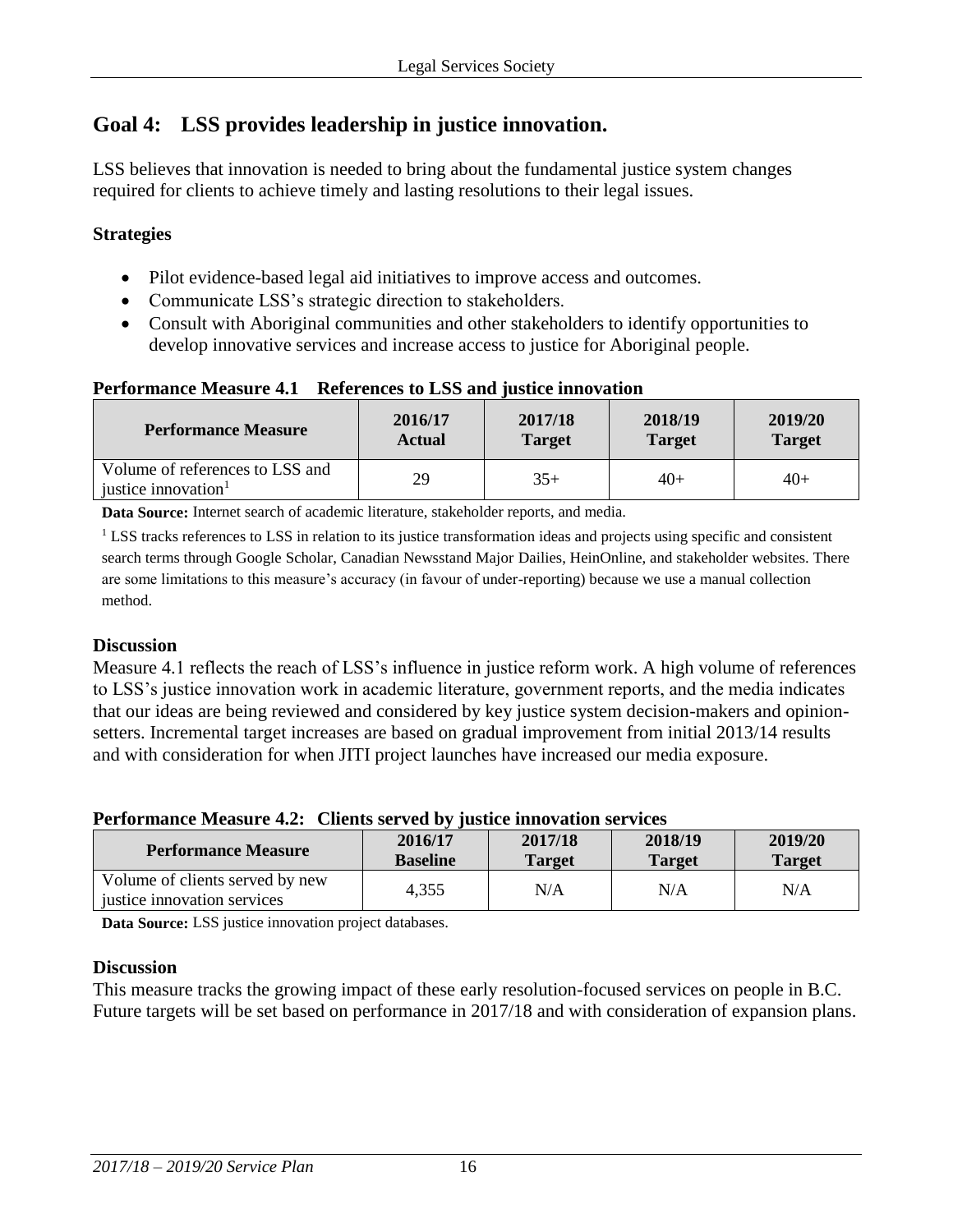# <span id="page-16-0"></span>**Financial Plan**

# <span id="page-16-1"></span>**Summary Financial Outlook**

| \$m\$                                           | 2016/17<br><b>Actual</b> | 2017/18<br>Budge <sup>1</sup> | 2018/19<br>Budget <sup>1</sup> | 2019/20<br>Budget <sup>1</sup> |  |  |
|-------------------------------------------------|--------------------------|-------------------------------|--------------------------------|--------------------------------|--|--|
| <b>Total Revenue</b>                            |                          |                               |                                |                                |  |  |
| Provincial Transfers <sup>2,3,4,5,6</sup>       | 69.8                     | 68.1                          | 68.2                           | 68.2                           |  |  |
| Large and Major Cases <sup>2</sup>              | 5.2                      | 4.7                           | 4.7                            | 4.7                            |  |  |
| Justice Transformation Initiatives <sup>6</sup> | 2.0                      | 2.0                           | 2.0                            | 2.0                            |  |  |
| Justice Transformation Expansion <sup>7</sup>   | 0.0                      | 2.8                           | 2.8                            | 2.8                            |  |  |
| Non-government Revenue <sup>7</sup>             | 5.0                      | 4.2                           | 4.2                            | 4.3                            |  |  |
| <b>Total Revenue</b>                            | 82.0                     | 81.8                          | 81.9                           | 82.0                           |  |  |
|                                                 | <b>Total Expenses</b>    |                               |                                |                                |  |  |
| Lawyer Fees <sup>2,3,4</sup>                    | 42.3                     | 38.3                          | 38.4                           | 38.4                           |  |  |
| <b>Duty Counsel Fees</b>                        | 10.1                     | 9.3                           | 9.3                            | 9.3                            |  |  |
| Disbursements                                   | 6.0                      | 5.9                           | 5.8                            | 5.8                            |  |  |
| Justice Transformation Expansion                | 0.0                      | 2.8                           | 2.8                            | 2.8                            |  |  |
| Salaries and Benefits                           | 12.1                     | 12.2                          | 12.4                           | 12.4                           |  |  |
| Grants and Contracted Services <sup>5</sup>     | 4.7                      | 5.7                           | 5.6                            | 5.6                            |  |  |
| Premises                                        | 1.9                      | 1.9                           | 2.0                            | 2.1                            |  |  |
| <b>Local Agents</b>                             | 1.8                      | 1.8                           | 1.8                            | 1.8                            |  |  |
| Computers                                       | 1.1                      | 1.6                           | 1.6                            | 1.6                            |  |  |
| Office                                          | 0.7                      | 0.7                           | 0.7                            | 0.7                            |  |  |
| Amortization                                    | 0.8                      | 0.8                           | 0.9                            | 1.0                            |  |  |
| Miscellaneous                                   | 0.3                      | $0.4\,$                       | 0.2                            | 0.1                            |  |  |
| <b>Board Expenses</b>                           | 0.1                      | 0.2                           | 0.2                            | 0.2                            |  |  |
| Travel                                          | 0.1                      | 0.2                           | 0.2                            | $0.2\,$                        |  |  |
| <b>Total Expenses</b>                           | 82.0                     | 81.8                          | 81.9                           | 82.0                           |  |  |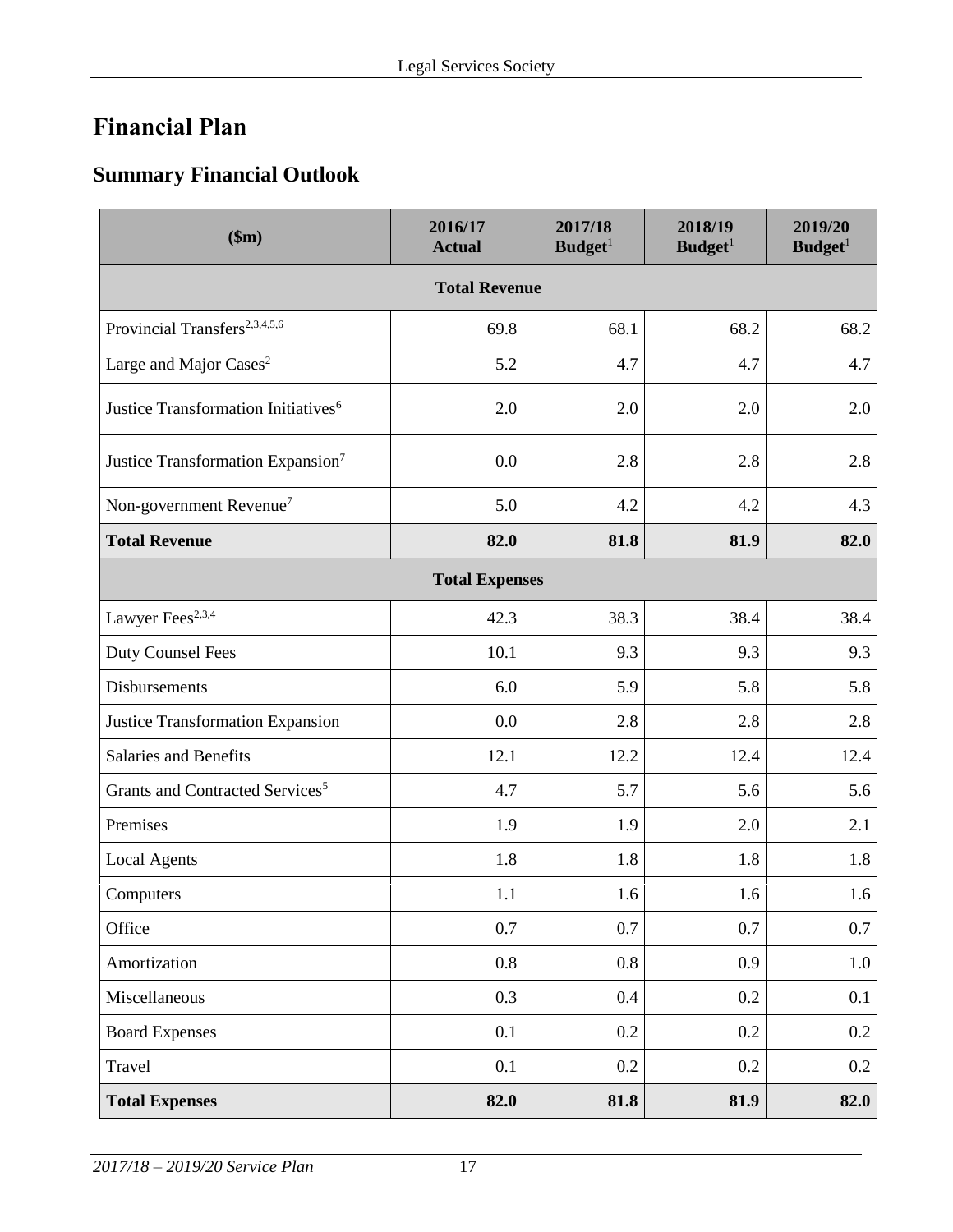| \$m\$                                                                                | 2016/17<br><b>Actual</b> | 2017/18<br>Budge <sup>1</sup> | 2018/19<br>Budge <sup>1</sup> | 2019/20<br>Budge <sup>1</sup> |
|--------------------------------------------------------------------------------------|--------------------------|-------------------------------|-------------------------------|-------------------------------|
| <b>Net Income/Excess of Revenue over</b><br><b>Expenses/Annual Surplus (Deficit)</b> | 0.0                      | 0.0                           | 0.0                           | 0.0                           |
| <b>Total Liabilities/Debt (even if zero)</b>                                         | 0.0                      | 0.0                           | 0.0                           | 0.0                           |
| <b>Accumulated Surpluses/Retained</b><br>Earnings/Equity (even if zero)              | 5.4                      | 5.4                           | 5.4                           | 5.4                           |
| <b>Capital Expenditures</b>                                                          | 0.9                      | 0.7                           | 0.7                           | 3.7                           |
| <b>Dividends/Other Transfers</b>                                                     | 0.0                      | 0.0                           | 0.0                           | 0.0                           |

<sup>1</sup> The budgets for the years 2018/19 through 2019/20 inclusive are projections and not yet approved. As per section 18 of the *Legal Services Society Act*, LSS will seek budget approval from the Attorney General (AG) in each of those respective years. LSS will provide tariff services budgeting to the bottom line in each year.

<sup>2</sup> Budgets for large and major cases are based on ministry-approved budgets and may not reflect actual costs. In 2017/18, we estimate that Category B cases will cost \$2.8 million (2016/17 — \$2.2 million) and Category C cases will cost \$3.2 million (2016/17 — \$3.4 million) based on our forecasts as of August 16, 2017. LSS will manage expenditures to the available funding provided by the AG as in previous years.

<sup>3</sup> LSS forecasts demand for Family services would increase costs by \$1.0 million if fully funded. LSS will provide services to the available funding.

<sup>4</sup> LSS forecasts demand for Immigration and Refugee services would increase costs by \$1.07 million. To date the federal government has confirmed \$0.385 million in additional funding to the Province of B.C. The society is awaiting a funding decision from the province. LSS will provide services to the available funding.

<sup>5</sup> Grants and Contracted Services includes Community Legal Assistance Society (CLAS), West Coast Prison Justice Society, Brydges Line, Downtown Community Court, and Drug Court costs. LSS is forecasting CLAS will increase costs by \$0.347 million. LSS will provide services to the available funding.

<sup>6</sup> These revenues are funded by the provincial government. Additional annual funding of \$2.8 million was approved for initial expansion of JITI, including the addition of a Surrey Parents Legal Centre location in 2017/18.

<span id="page-17-0"></span><sup>7</sup> Non-government revenue includes funding from the Law Foundation, the Notary Foundation, investment income, and Federally Funded Cases by the Department of Justice (DOJ) Canada.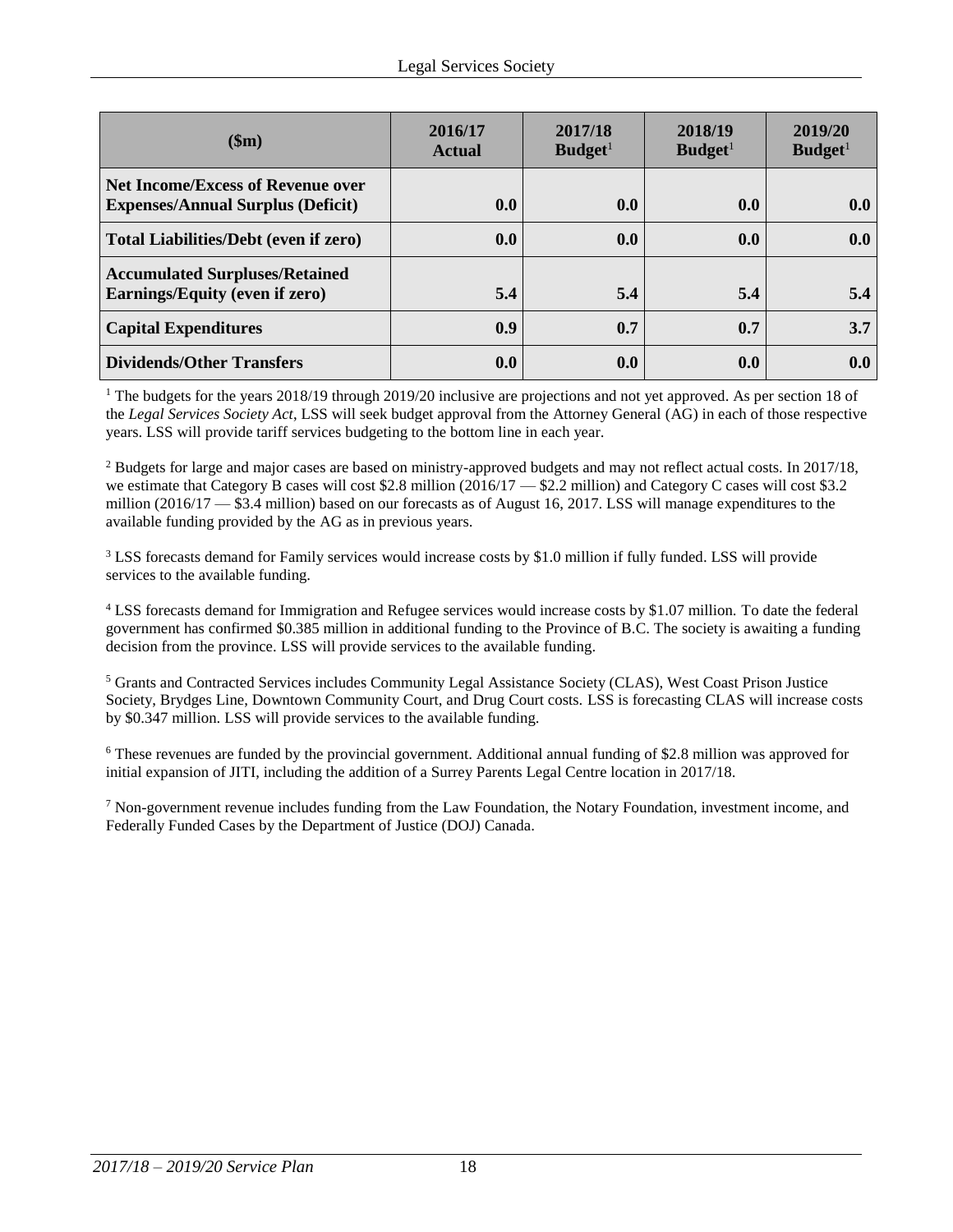### **Key Forecast Assumptions, Risks and Sensitivities**

The tariff budgets are based on our best estimate of volume of applications and contracts, contract rates, and average case costs, taking into consideration any known changes to policies, initiatives, and historical trends.

#### **External Risk Factors**

- 1. LSS has been seeing higher than historical volumes of applications and contracts for refugee cases. We are forecasting that we will need an additional \$1.07 million to maintain services to the end of the fiscal year. To date only \$0.385 million of additional funding has been confirmed. LSS will provide services to the available budget.
- 2. About 5 percent of LSS's revenue (\$4.2 million) is from non-government sources and is interest rate sensitive (i.e., Law Foundation, Notary Foundation, and investment income). With interest rates at historic low levels with only a small increase of 0.25 per cent recently, and an uncertain real estate market due to recent changes, LSS could see a decrease in revenue. This revenue is used to fund the Indigenous Services Department (including Aboriginal Community Legal Workers), the Community and Publishing Services Department (including MyLawBC), the Family LawLINE, and Legal Information Outreach Workers.
- 3. Complex criminal trials are taking longer because of police investigation techniques, disclosure challenges, undercover operations, and gang-related prosecutions. These factors result in higher costs to LSS, including case preparation and court attendance. Having a fixed budget that does not allow for deficits means that LSS may need to restrict services in other areas in order to manage these cost pressures.
- 4. LSS, like other Crown corporations, had its executive compensation frozen for the past seven years, which has made it challenging to recruit and retain senior-level management staff. However, with the recent Ministry of Finance directive – BC Public Sector – Phase II, moving out of the freeze and providing further flexibility for both excluded executive and management staff will begin to help address this risk.

#### **Internal Risk Factors**

- 1. LSS has raised tariff rates only once since 1991 (in 2006), due to insufficient budget. The private bar have consistently reported their dissatisfaction with our tariff rates through our lawyer satisfaction surveys. At times, LSS is challenged with recruiting lawyers to provide services in certain communities (e.g., Fort St. John) and has to fly lawyers in, which increases service costs. LSS runs the risk that we will not be able to recruit lawyers, our main service providers, to provide legal aid services in the future without increasing the tariff.
- <span id="page-18-0"></span>2. LSS's lease on its Vancouver regional office expires on December 31, 2019. We currently pay less than market rate. If conditions remain the same, we will pay more whether we decide to renew the lease and stay in the current facility or move when the lease expires. If we are unsuccessful in negotiating a new lease with the current landlord, we will need to relocate.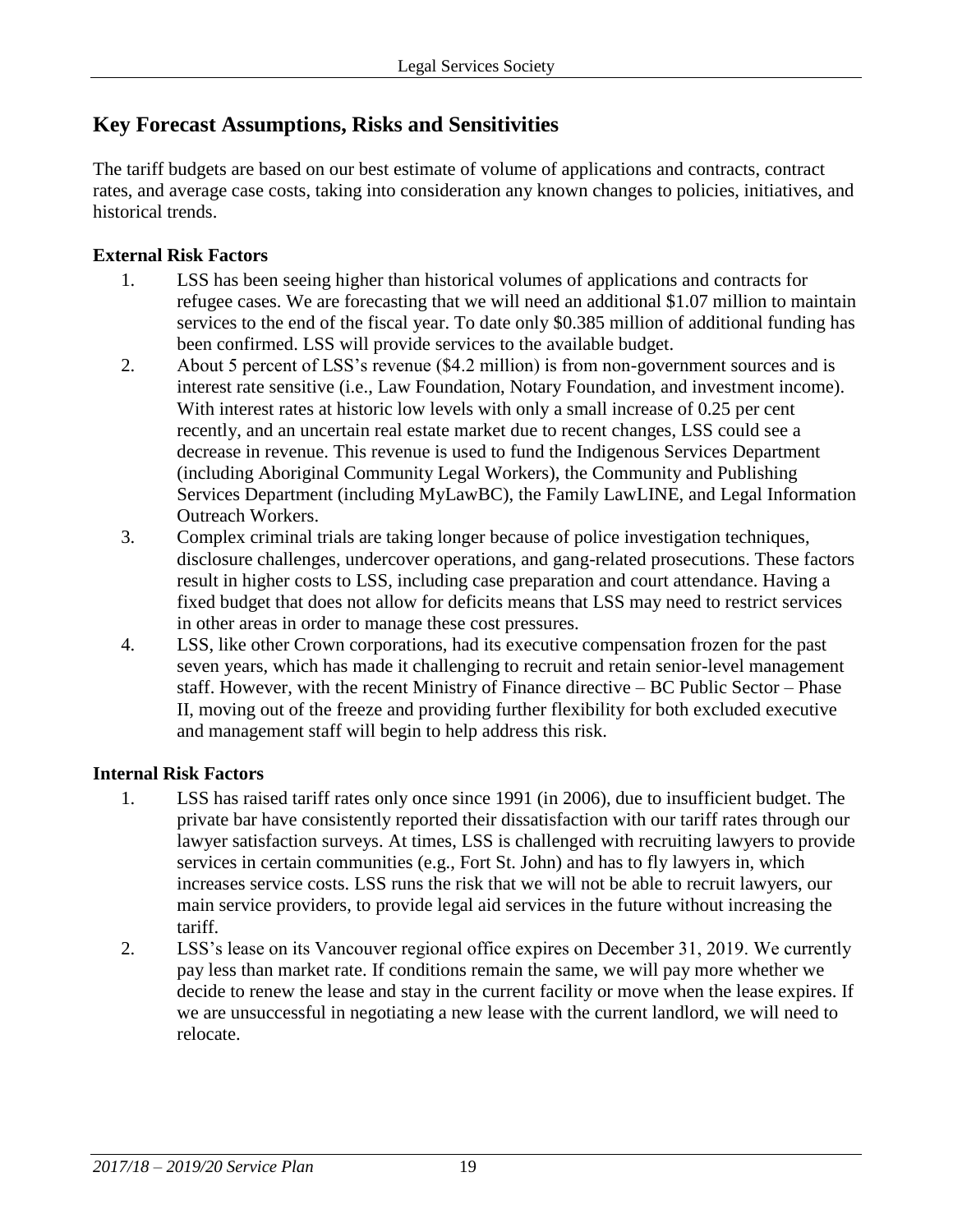### **Management's Perspective on the Financial Outlook**

LSS is dependent on provincial government funding to finance the majority of its expenditures. It also receives revenue from non-government sources that are tied to interest rates. LSS will provide services to the available budget.

#### **Mitigation Strategies**

- 1. LSS will use predictive-risk models for budgeting and forecasting.
- 2. LSS will increase the use of data analytics and trend analysis, and will seek timely access to other justice system data (e.g., government, courts, and judiciary).
- 3. LSS will use technology to improve the efficiency and effectiveness of our programs and services.
- 4. LSS has implemented a Management Succession Plan to ensure continuity of leadership.
- 5. LSS will pursue increased collaboration and discussions with government and other justice system stakeholders.